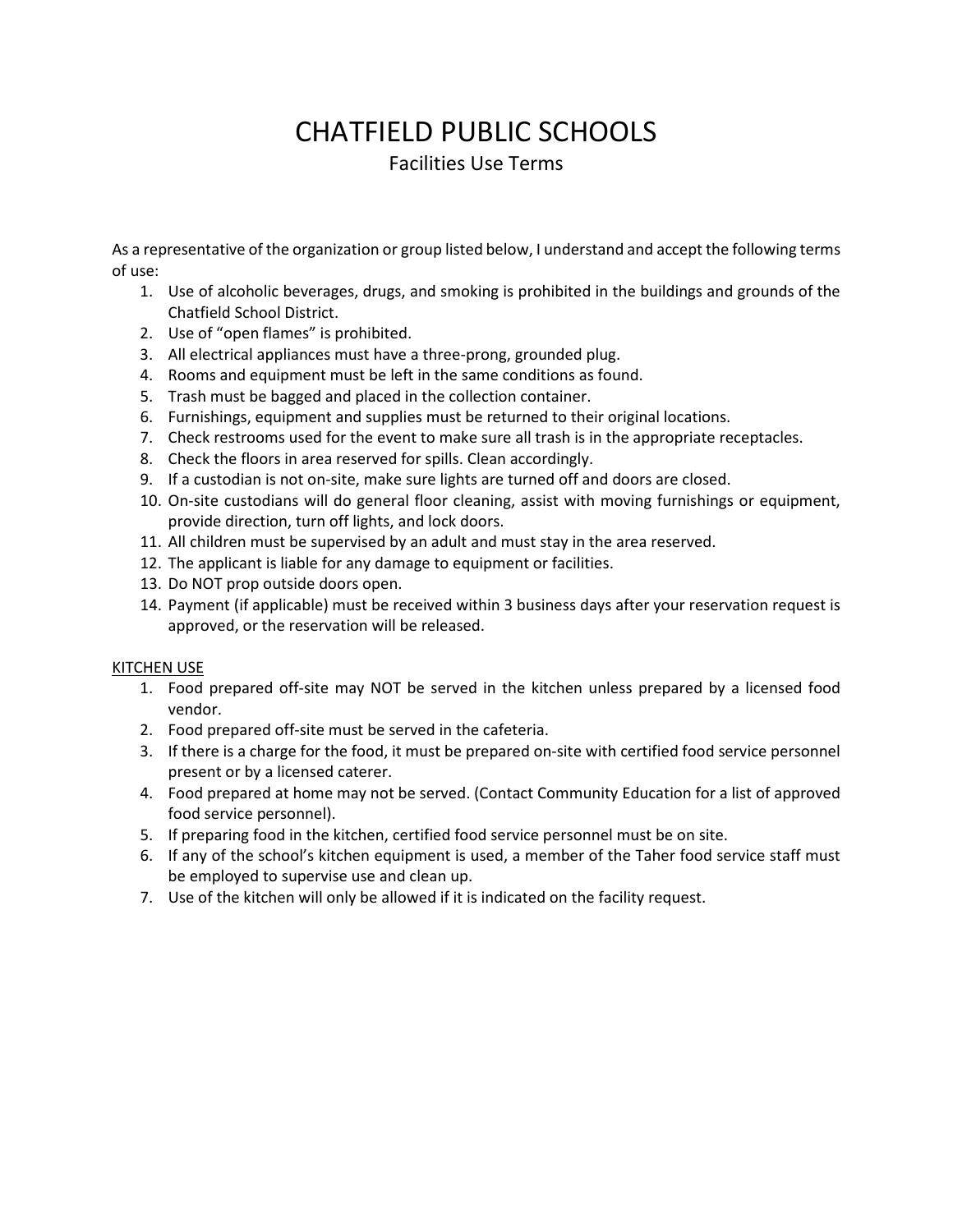#### FACILITY USE FEE SCHEDULE

Organizations, public agencies, and community groups are eligible to use school facilities based on the fee schedule below. Facilities are not available for private use.

(See description of classifications on page 3)

| <b>FACILITY</b>                 | <b>CLASS I</b> | CLASS II (per use unless otherwise noted)                                              |
|---------------------------------|----------------|----------------------------------------------------------------------------------------|
| High School Gym                 | Free           | \$25<br>\$200 (8-12 uses/school year)<br>\$250 (more than 12 uses/ school yr.)         |
| <b>Elementary Gym</b>           | Free           | \$25 per use<br>\$200 (8-12 uses/school year)<br>\$250 (more than 12 uses/ school yr.) |
| Cafeteria (Elem or H.S.)        | Free           | \$25                                                                                   |
| Classroom                       | Free           | Free                                                                                   |
| Kitchen (serving only)          | Free           | \$25                                                                                   |
| Kitchen (cooking & serving)     | Free           | \$50                                                                                   |
| <b>Baseball/Softball Fields</b> | Free           | \$25<br>\$200 (8-12 uses/summer season)<br>\$250 (more than 12 uses/summer season)     |
| Millcreek Fields (summer)       | Free           | \$25<br>\$200 (8-12 uses/summer season)<br>\$250 (more than 12 uses/summer season)     |
| <b>Football Field</b>           | Free           | \$25<br>\$200 (8-12 uses/season)<br>\$250 (more than 12 uses/ season)                  |

\*Additional fees for custodial services will be applied if field prep is required.

\*The Activities Director will determine if scheduled activity is appropriate for the field requested.